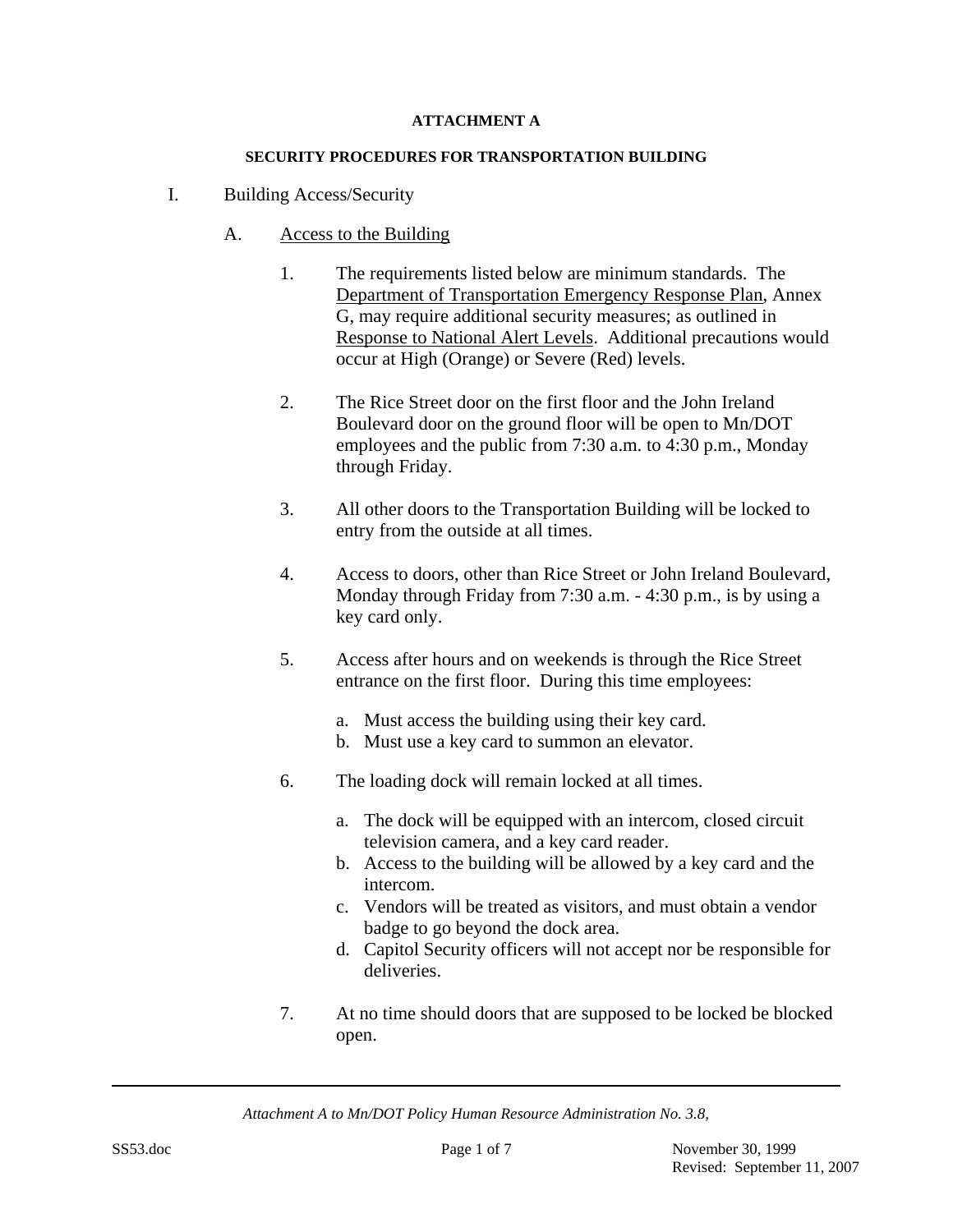- B. Access to the Staircases
	- 1. All staircase doors will be equipped with card readers with the exception of the central staircase on basement, ground, and first floor.
	- 2. The central staircase doors on the basement, ground, and first floors will remain open at all times.
	- 3. North, central (Floors 2-8), and south staircase doors will be locked at all times and accessible by key card only.
- C. Access to Elevators
	- 1. Elevators in the lobbies of the basement, ground and first floor can be accessed by key card or through the use of the intercom to contact security.
	- 2. Floors two through eight elevators can be accessed without the use of a key card.
	- 3. Anyone having difficulty using the stairs may sign in and obtain a key card to access the elevators.
- D. Public Events
	- 1. Non-Mn/DOT events will be scheduled in public areas and not the secured part of the building.
	- 2. Under no circumstances should non-Mn/DOT personnel, including families of Mn/DOT employees, be allowed in the secured parts of the building without an ID badge from the information desk. (See part III. E)
- II**.** Identification Badges
	- A. Access to the building will only be by employee and visitor ID badges.
	- B. Employees and visitors must prominently display identification badges while on the premises.
	- C. Employees working off-site (e.g. roadway, construction site, etc.) may elect to secure their badge so as to protect it from loss or damage.

*Attachment A to Mn/DOT Policy Human Resource Administration No. 3.8,*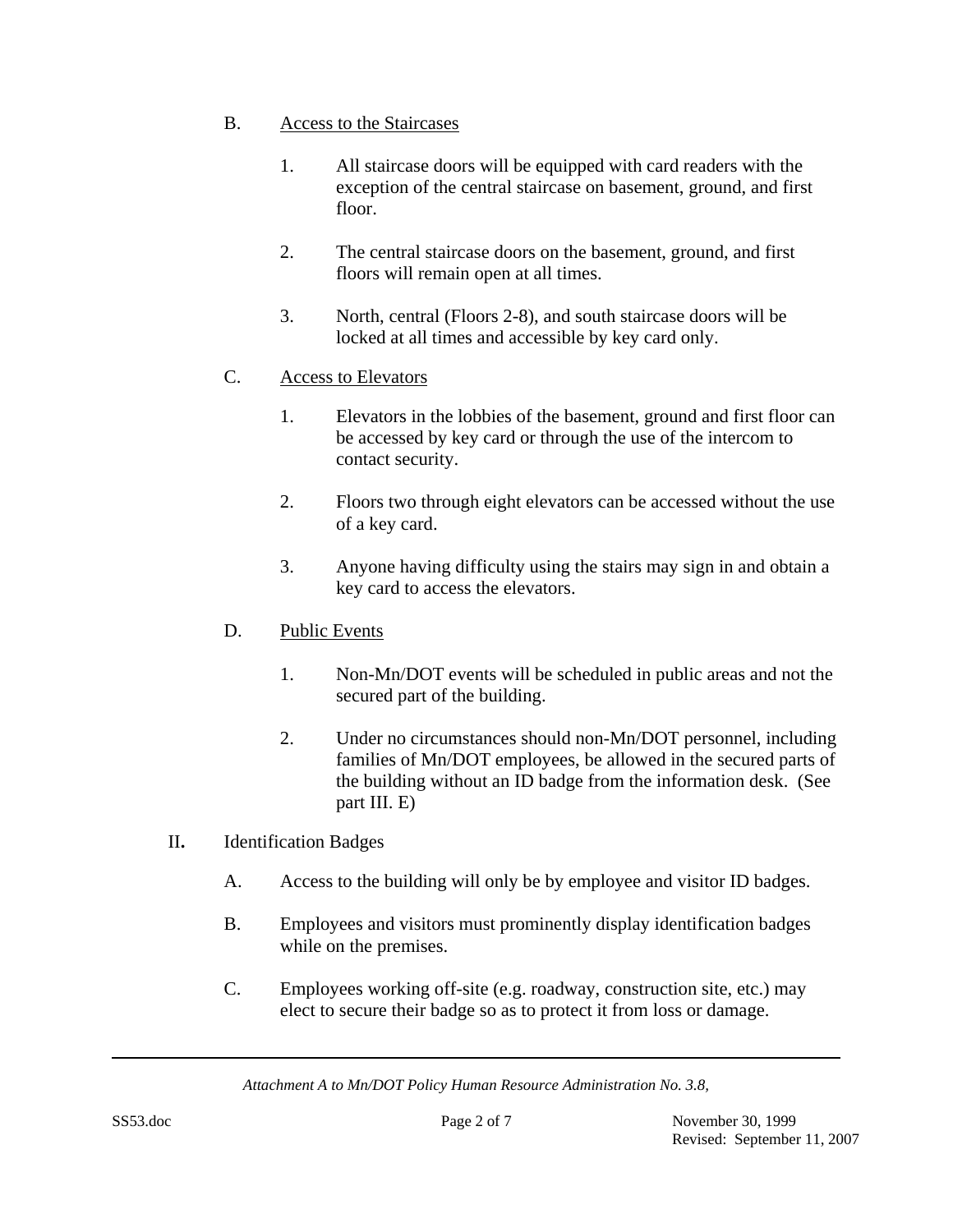- D. Employees are responsible for the replacement cost if badge is lost or destroyed. The established replacement cost is \$10.
- III. Responsibilities
	- A. Managers/Supervisors
		- 1. Authorize employees to receive an identification badge.
		- 2. Authorize issuance of a temporary badges.
		- 3. Require employees and visitors to prominently display their identification badge.
		- 4. Determine which employee(s) under their supervision can authorize the entrance of visitors into the building.
		- 5. Ensure that all equipment, machinery, and records are stored in a safe and secure location. Any loss must be reported immediately to the proper authority.

## B. Office Director Designees

- 1. Schedule all employees located at Central Office to receive an identification badge and a key card from Capitol Security.
- 2. Check with the employee's, supervisor to obtain authorization for a replacement badge and schedule the employee with Capitol Security.
- 3. Obtain Mn/DOT's identification badge and key card and other property from terminated employees.
- 4. Return the identification badge, key card, and any other keys to the Civil Rights and Administrative Services designated authority.
- C. Mn/DOT Homeland Security and Emergency Management
	- 1. Develop department-wide guidelines and policies on facility security issues.
	- 2. Provide training on Homeland Security and Emergency Management procedures and processes.

*Attachment A to Mn/DOT Policy Human Resource Administration No. 3.8,*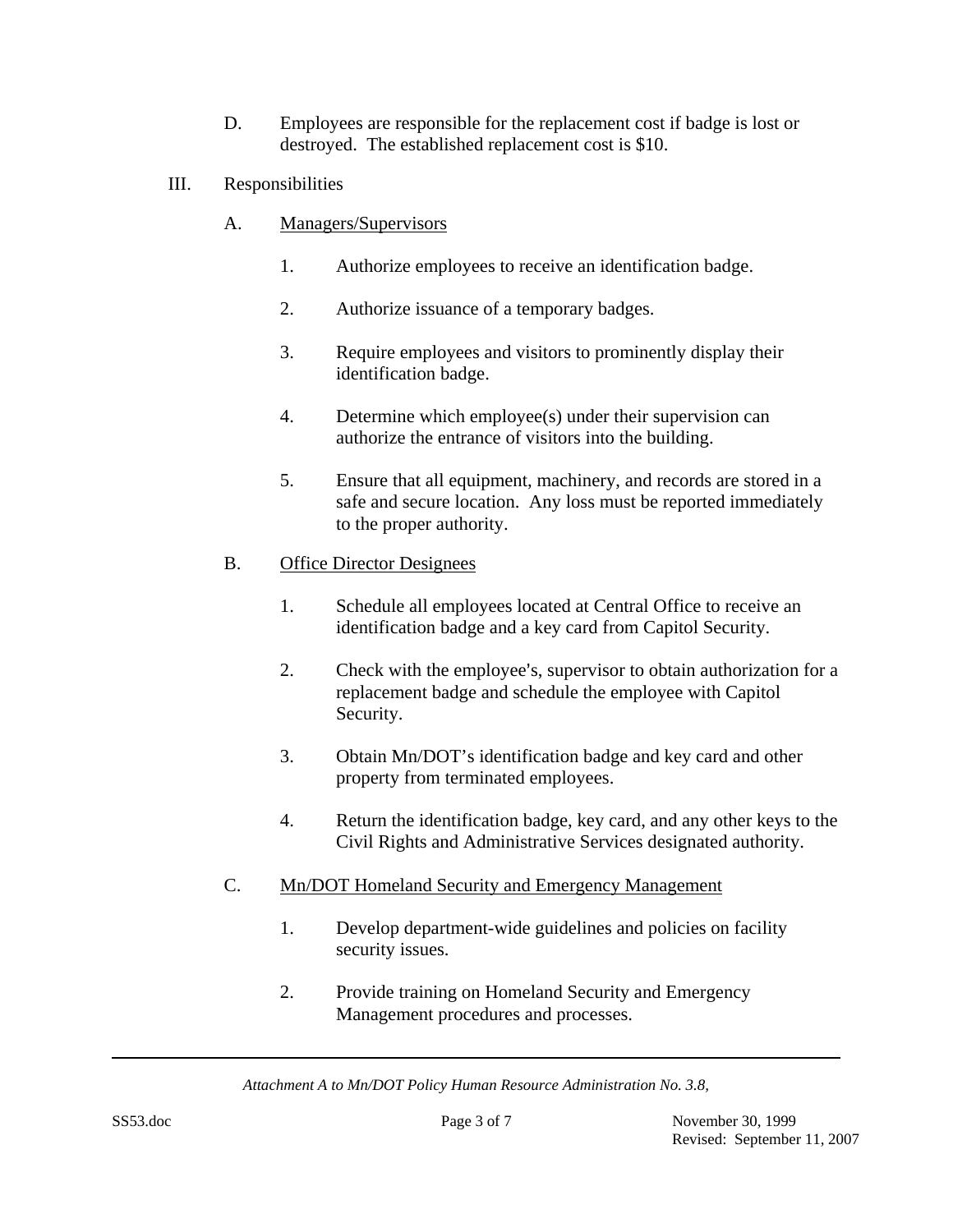### D. Office of Human Resources and Administration

- 1. Act as liaison between Plant Management, Capitol Security and Mn/DOT's Central Office.
- 2. Coordinate and schedule employees with Capitol Security to receive their ID badge and key cards.
- 3. Participate in employee training and new hire orientation, as it pertains to building security.
- 4. Update and maintain a security data base.
- 5. Coordinate with Office Directors, Designees, and Capitol Security to collect all cards, keys and other equipment upon an employees' termination of employment with Mn/DOT.
- 6. Coordinate with other Metro and District Offices to ensure all employees are provided proper authorization and cards (as required by each location) for secure movement of people and equipment throughout Mn/DOT's facilities.
- 7. Receive completed key card and identification badge requests from office managers.

# E. Employees

- 1. Wear the Mn/DOT identification badge with their picture showing at all times.
- 2. If designated, authorize entrance of visitors into the building.
- 3. Escort visitors in non-public areas of the building.
- 4. If guests are expected, employees must e-mail or call the Information Desk to inform them of the guest visit and provide the guest's name and expected arrival time. The sponsoring office will also assign someone to greet the guests on the first floor at their expected arrival time. If guests are early, the Information Desk will call to inform of their arrival. Phone, don't e-mail, the Information Desk if visitors are scheduled to arrive on the same day.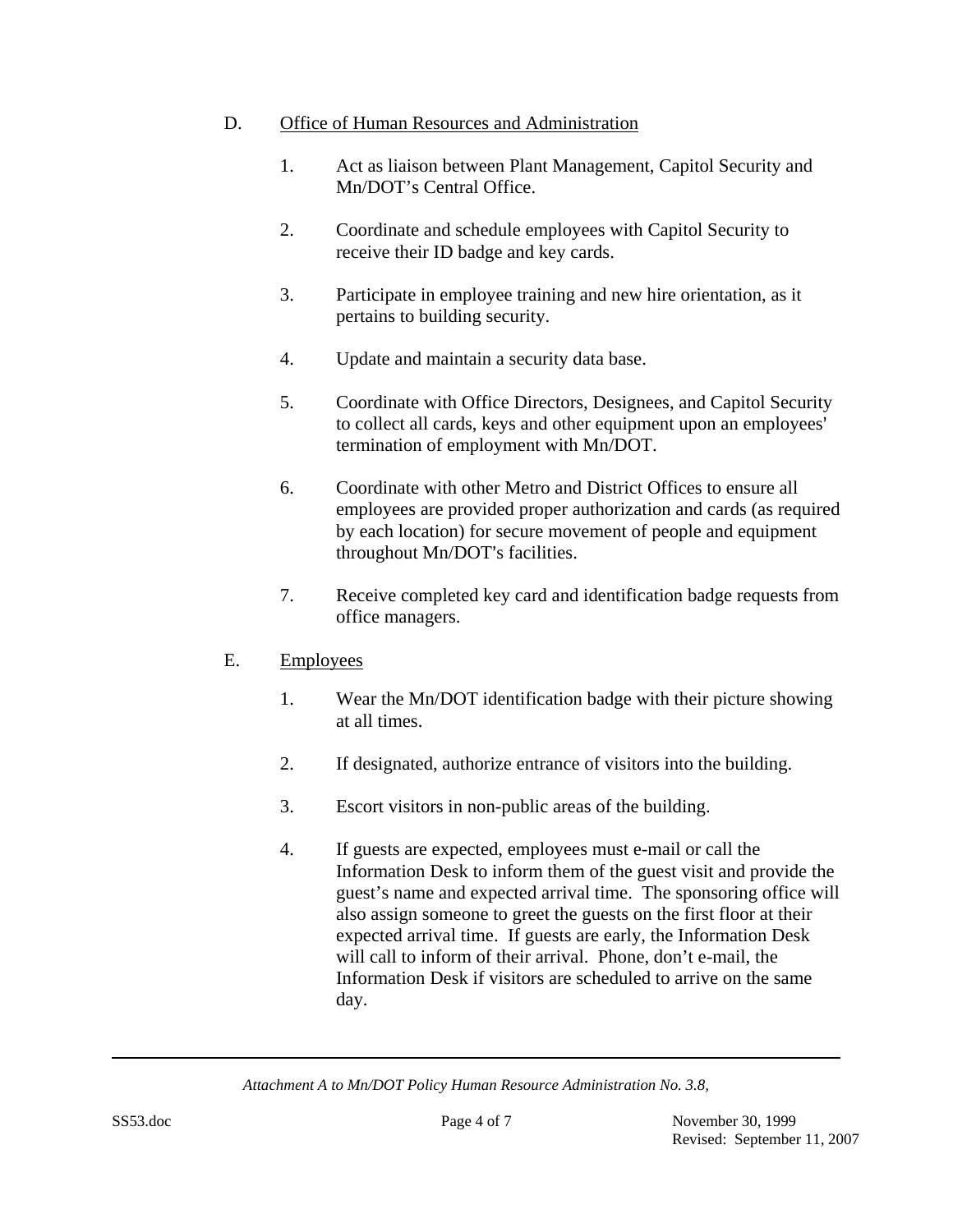- 5. The sponsoring office or employee will escort your guest(s) to the meeting place and back to the Information Desk to return their visitor badge and to check out.
- 6. If an unexpected visitor arrives, the Information Desk will try to contact the individual to be visited. If not available, the visitor will not be allowed to proceed into the building.
- 7. If a badge is lost or is misplaced:
	- a. Report the loss to your office manager.
	- b. Sign in at the information desk on the first floor and request a temporary badge. (You may be asked for another form of ID).
	- c. Return the temporary badge to the Capitol Security officer at the end of each day.
	- d. Employees are responsible for the replacement cost of missing badges.
- 8. Upon termination return the badge, key card, and other Mn/DOT property to the Office Director's Designee.

# E. Visitors

- 1. Must sign in at the information desk located on the first floor of the Transportation Building.
- 2. Obtain a visitor's badge from the Information Desk.
- 3. Display a visitor's badge while in the building.
- 4. Return the badge to the Information Desk and sign out upon departure from the building.
- 5. Other DOT Employees (Metro and Districts) and other State Agencies' employees on the Capitol Complex with a valid DOT badge and CO keycard will sign in but need not to be escorted. Employees without a CO keycard need to sign in and be escorted.
- 6. Guests and Customers who use the Cafeteria, Map Sales, Plans & Proposals, and the Credit Union will not be required to sign in and get a visitor's badge.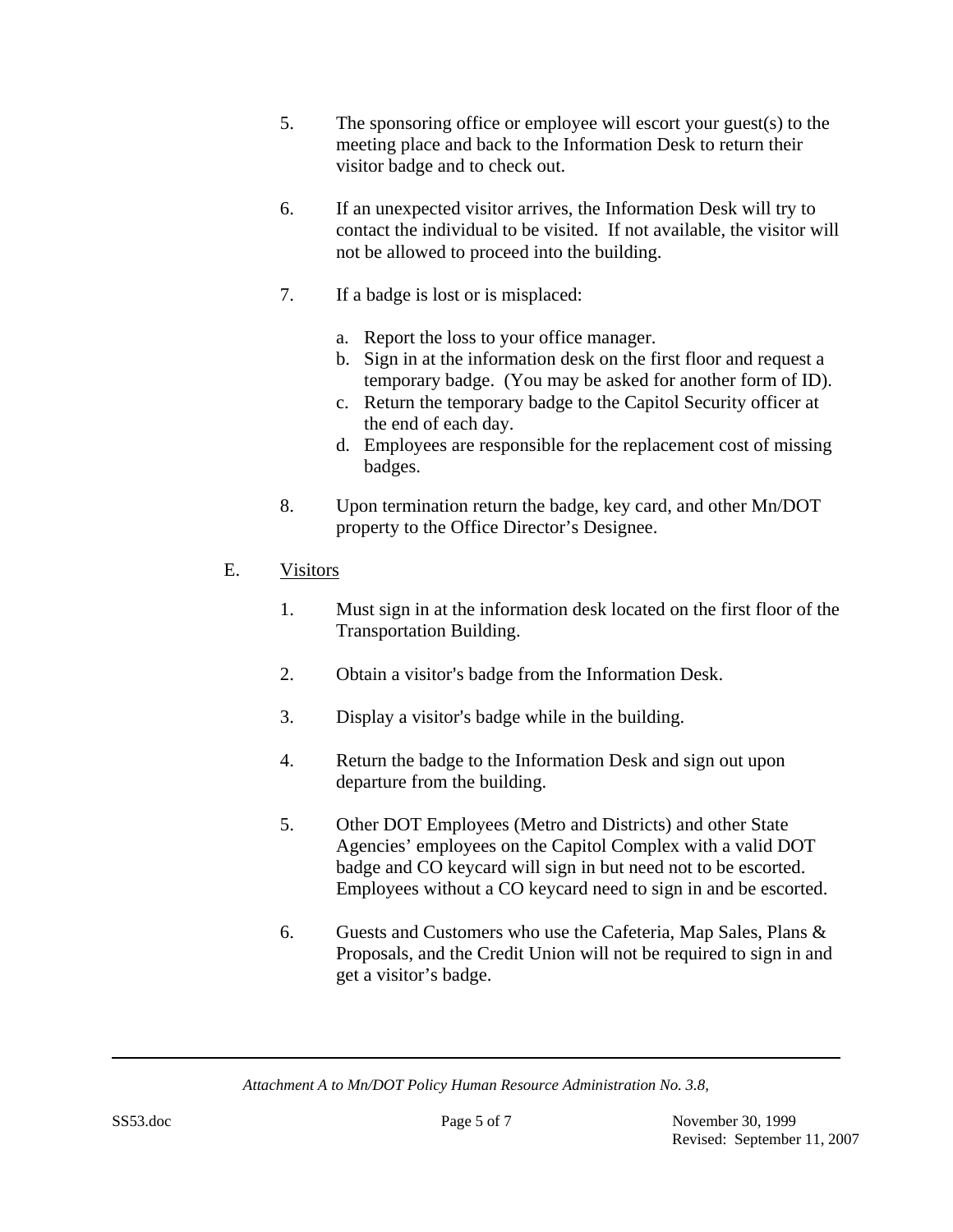- 7. Guests who are unable to use the stairs to travel from the ground floor to the first floor Information Desk should proceed to the elevator and use the intercom to notify security of their arrival, or stop at the Information Desk on the ground or first floor and obtain a key card to access the elevators.
- F. Plant Management Section of Department of Administration
	- 1. In conjunction with State Capitol Security, maintain access cards and access schedules for Plant Management staff.
	- 2. Notify Mn/DOT Office of Human Resources and Administration and Mn/DOT Homeland Security and Emergency Management of schedules and names of all vendors and contractors doing work on or around the Transportation Building in advance.
- G. Capitol Security
	- 1. Provide employees with ID badges and key cards.
	- 2. Issue and collect temporary badges.
	- 3. Provide visitor badges.
	- 4. Provide 24 hour escort service to and from personal vehicles in the Capitol Complex parking lots.
- IV. Emergency Situations

In case of an emergency, or to report a criminal act in the Transportation Building, employees should first call 9-911 and then Capitol Security at 296- 2100.